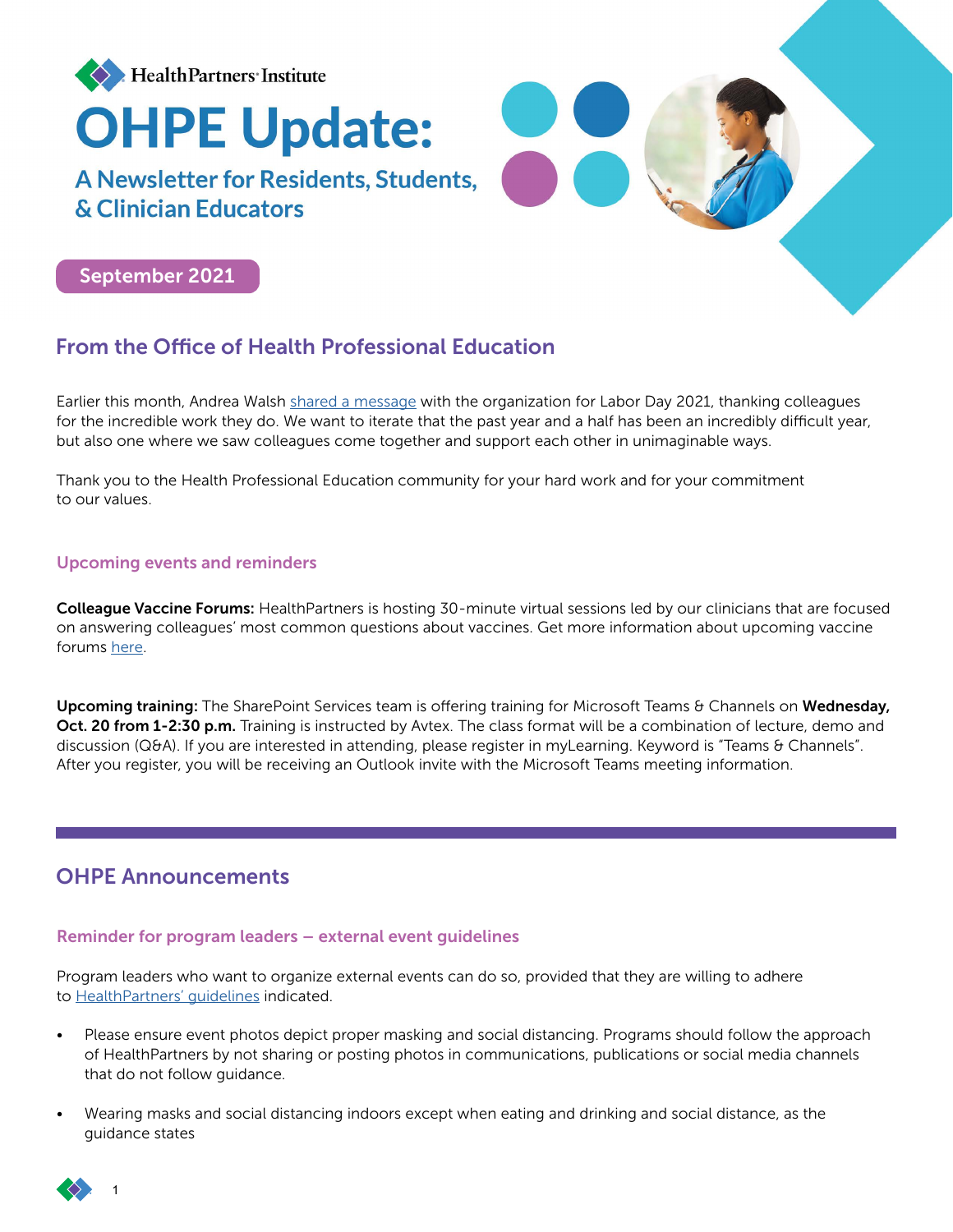### Update – Vaccination program for students training at HealthPartners

All students are required to participate in the vaccination program at HealthPartners.

Students are required to log into their account at [SharedSpace4Learning.com](https://sharedspace4learning.com/ctt/signin) and update their profile with information related to COVID 19 and Flu Vaccination as soon as possible to be approved for current or future rotation.

See complete information by opening this link- [Student Vaccination Requirements and Documentation](https://nam02.safelinks.protection.outlook.com/?url=https%3A%2F%2Fwww.sharedspace4learning.com%2Fctt%2Fpublic-files%2F27&data=04%7C01%7CZandra.D.Taylor%40healthpartners.com%7Ca3a07dcd0b6f43d469e308d982989d29%7C9539230a521345429ca6b0ec58c41a4d%7C0%7C0%7C637684414262013425%7CUnknown%7CTWFpbGZsb3d8eyJWIjoiMC4wLjAwMDAiLCJQIjoiV2luMzIiLCJBTiI6Ik1haWwiLCJXVCI6Mn0%3D%7C1000&sdata=rPJPh5LXwVIW943VwfGCEcyHBHfKbwGrgeGMACKSMkI%3D&reserved=0)

Refer questions to [SharedSpace4Learning@healthpartners.com](mailto:SharedSpace4Learning%40healthpartners.com?subject=)

#### Update – Vaccination program for residents and fellows training at HealthPartners

All residents and fellows training at HealthPartners will be required to participate in COVID-19 and Flu vaccination documentation processes this fall. Partner sponsoring institutions will be responsible for documenting vaccination status in New Innovations RMS platform and communicating any exemptions directly to the OHPE office for review.

Sponsored and employed programs should rely on the HealthPartners vaccination verification process and document fully vaccinated residents and fellows in RMS custom data fields. There may be a few specific situations in which the HealthPartners process and timelines do not meet the needs or timelines for trainees to begin clinical rotations at HealthPartners or our partner training sites. These will be addressed on an individual basis. .

#### Flu shots are now available for all colleagues



Many of our locations provide flu vaccines for colleagues at no cost. View the <u>colleague vaccination clinic schedule</u> for more information on when and where colleague vaccination clinics will take place this year.

Colleagues may also get flu vaccines at in-clinic patient visits. Schedule in-clinic vaccine appointments online at **Superior conference room** [healthpartners.com/flufighters.](https://www.healthpartners.com/care/everyday/primary-care/flu-treatment/flu-shot-vaccine/) If getting a flu vaccine outside of our care group, colleagues may need to provide flu vaccines at 100 percent. immunization documentation to add to their employee health immunization records. Most health plans cover

Learn more on the Getting vaccinated page on myPartner:<u>https://intranet.healthpartners.com/Employee-Health/Pag-</u> <u>[es/getting-vaccinated.aspx](https://intranet.healthpartners.com/Employee-Health/Pages/getting-vaccinated.aspx)</u>

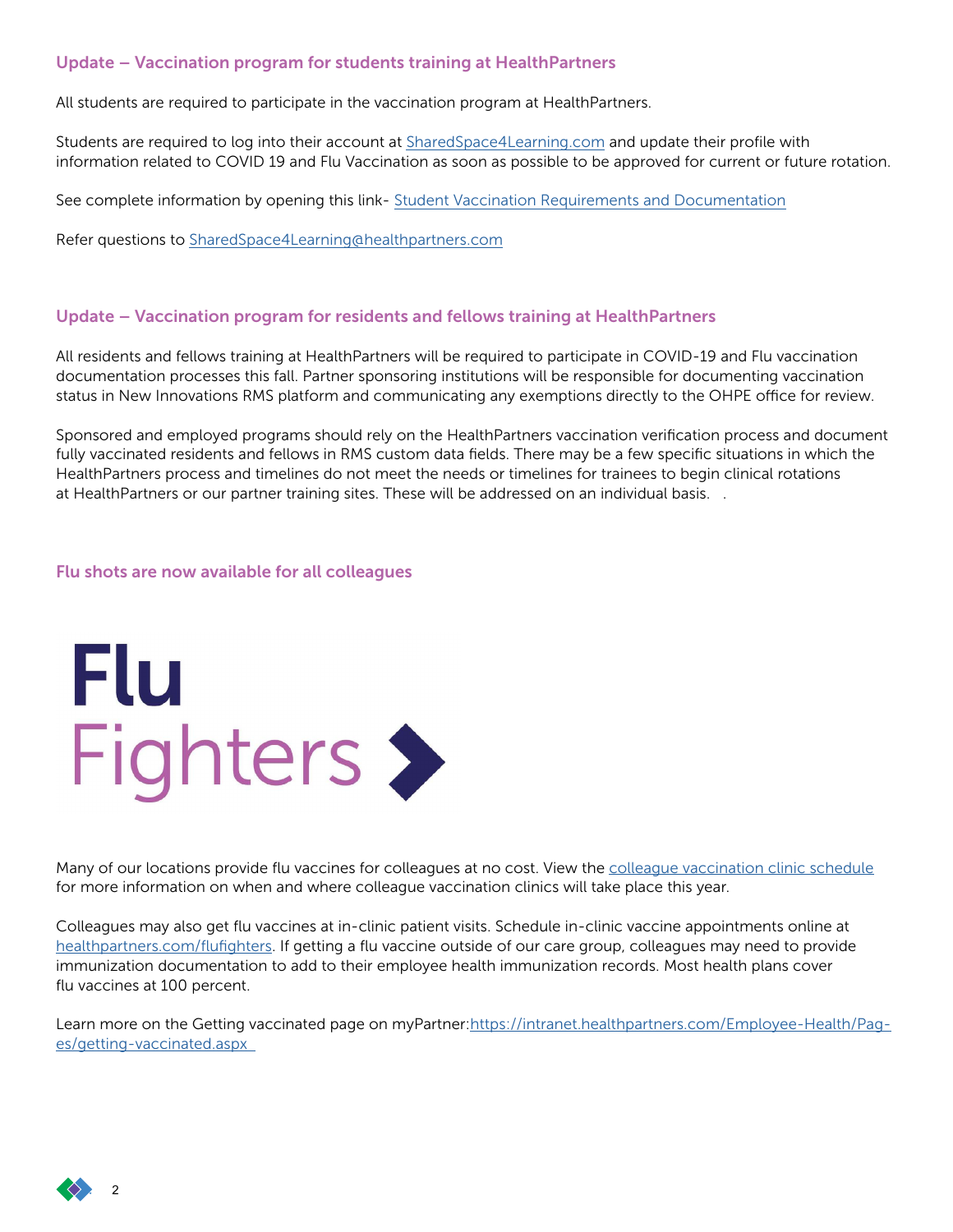

**October 21 @ 12 pm** - Dr. Amy Bonifas reflects on her journey to her new role as Program Director, her first six months, and what she wishes she knew beforehand.

Click [here](https://intranet.healthpartners.com/Clinical-Educator-Trainee-Resources/Documents/OHPE%20unplugged-october.ics?csf=1&e=NK5g0i) to download calendar invite for October session.



November 18 @ 12 pm - Dr. Brian Rank discusses his path through leadership journey tied to medical education along the way and vision for the future of medical education

Click [here](https://intranet.healthpartners.com/Clinical-Educator-Trainee-Resources/Documents/OHPE%20unplugged-november.ics?csf=1&e=nCgc7D) to download calendar invite for November session.

View archived episodes on [myPartner,](https://intranet.healthpartners.com/Clinical-Educator-Trainee-Resources/Pages/OHPE-Unplugged.aspx) including a [video of our September session with Dr. Nathan Chomilo, MD](https://www.youtube.com/watch?v=eHUvyw4jYiQ) where he shared his experience of balancing the intersection of education, multiple roles, policymaking, children's health, social justice, and more.

## Verbal orders reminder for trainees and educators

Did you know Verbal Orders need to be signed within 24 hours per policy and state requirements?

Hundreds of verbal orders are signed past that 24-hour time period, and worse yet, hundreds are declined, meaning Health Information Management has to try to assign to the right practitioner.

Remember:

- Order should only be declined if it is the incorrect practitioner (please indicate the correct practitioner)
- Order modes cannot be updated once created, e.g. entered as verbal order but was actually a protocol order – please don't decline – just sign.

[Epic cues to sign Chart Deficiencies](https://nam02.safelinks.protection.outlook.com/?url=https%3A%2F%2Fmynews.healthpartners.com%2Fwp-content%2Fuploads%2F2021%2F09%2FEpic-cues.pdf&data=04%7C01%7CCecily.D.Spencer%40HealthPartners.Com%7C3e2cafb288844c4636b208d97d16de45%7C9539230a521345429ca6b0ec58c41a4d%7C0%7C0%7C637678359501523564%7CUnknown%7CTWFpbGZsb3d8eyJWIjoiMC4wLjAwMDAiLCJQIjoiV2luMzIiLCJBTiI6Ik1haWwiLCJXVCI6Mn0%3D%7C1000&sdata=FdSO33hPjNxubw3OzTuFFGvTeOKAyTzWgu49Uy1pzdM%3D&reserved=0) 

To learn more, contact [Willie.R.Braziel@HealthPartners.com](mailto:Willie.R.Braziel%40HealthPartners.com?subject=).